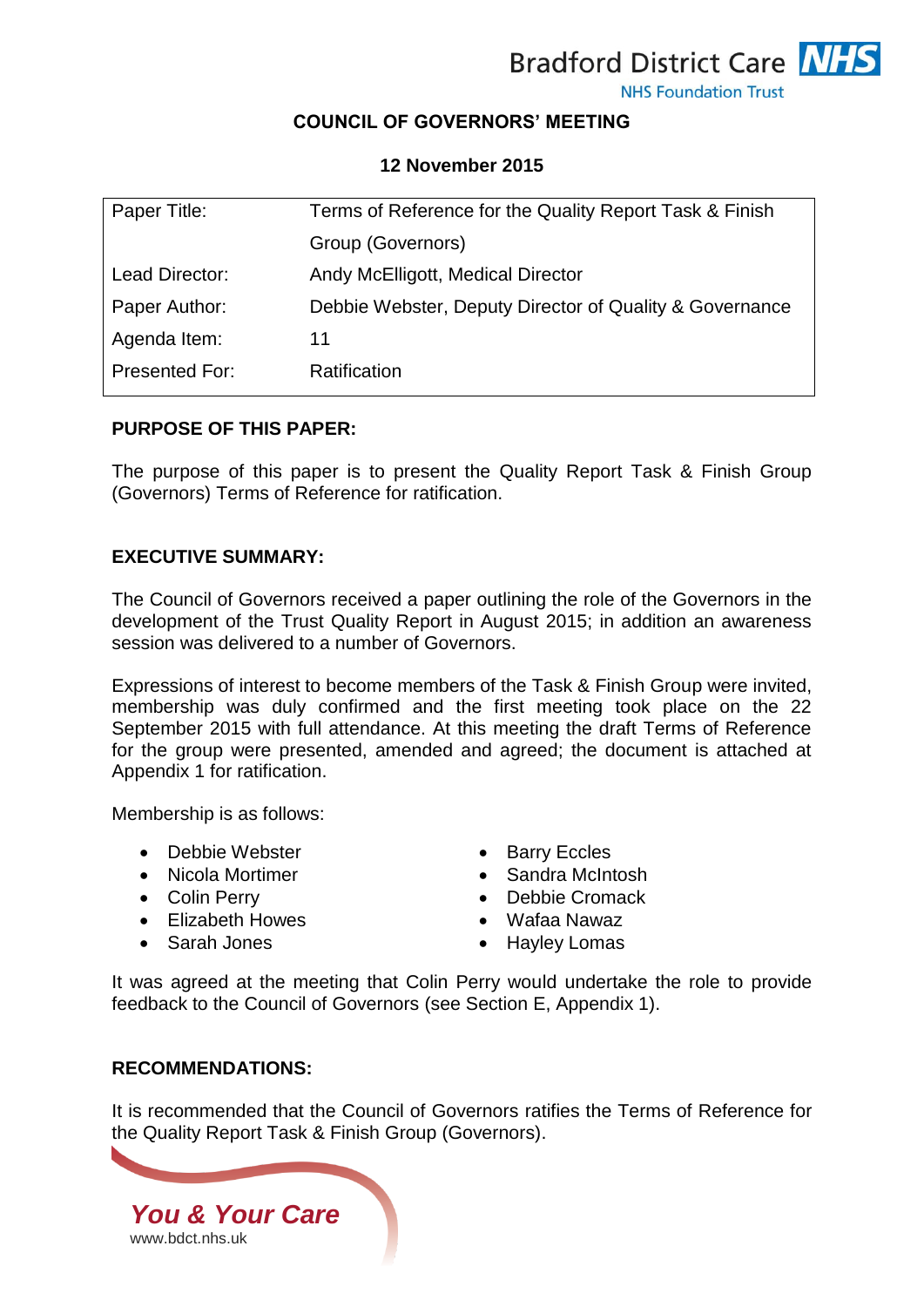# **BRADFORD DISTRICT CARE FOUNDATION TRUST**

#### **Quality Report Task & Finish Group (Governors) Terms of Reference**

| <b>Document details:</b>                            | Quality Report Task & Finish Group<br>(Governors) Terms of Reference |
|-----------------------------------------------------|----------------------------------------------------------------------|
| <b>Version:</b>                                     | 1                                                                    |
| <b>Approved by:</b>                                 | Governor Quality Report Task & Finish<br>Group                       |
| Date approved:                                      | 22 <sup>nd</sup> September 2015                                      |
| <b>Ratified by:</b>                                 | <b>Council of Governors</b>                                          |
| Date ratified:                                      | 12 November 2015 (tbc)                                               |
| Title of originator / author:                       | Deputy Director of Quality & Governance                              |
| <b>Title of responsible Director:</b>               | <b>Medical Director</b>                                              |
| Date issued:                                        | Date will be added following ratification                            |
| <b>Review date:</b>                                 | September 2016                                                       |
| <b>Frequency of review:</b>                         | Annual                                                               |
| Where is previous copy archived: (if<br>applicable) | Not applicable                                                       |
| <b>Amendment Summary: Not applicable</b>            |                                                                      |

| Section | <b>Detail</b> |
|---------|---------------|
|         |               |
|         |               |
|         |               |